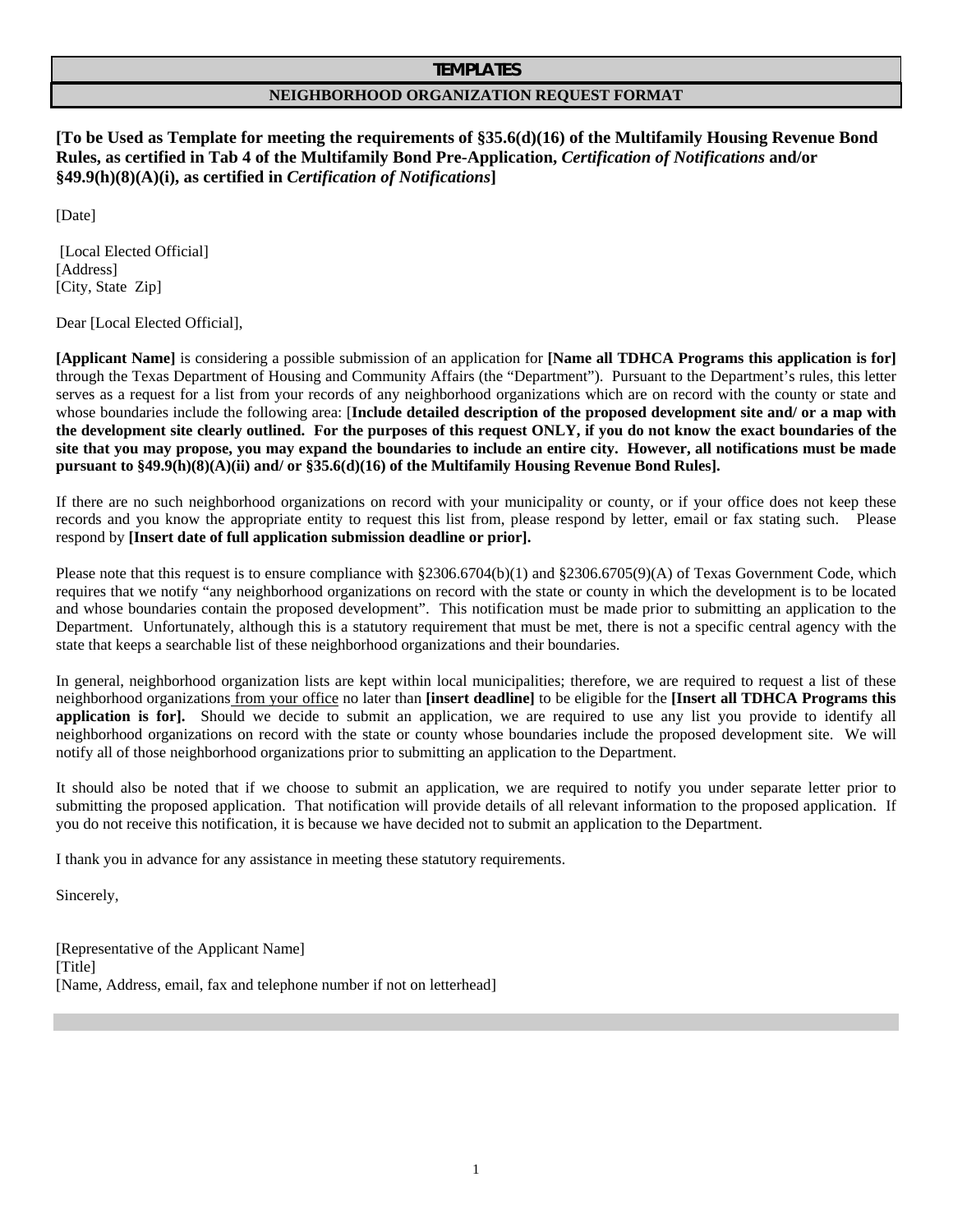#### **PUBLIC NOTIFICATIONS FORMAT (WRITTEN)**

# **[To be Used as Template for meeting the requirements of §35.6(d)(16) of the Multifamily Housing Revenue Bond Rules, as certified in Tab 4 of the Multifamily Bond Pre-Application,** *Certification of Notifications* **and §49.9(h)(8)(A), as certified in the** *Certification of Notifications***]**

An Applicant must notify the appropriate individuals and entities, pursuant to  $\S 35.6(d)(16)$  of the Multifamily Housing Revenue Bond Rules and §49.9(h)(8)(A)(ii)(II-IX) of the QAP. Provide the following information in the notification.

In accordance with §35.6(d)(16) of the Multifamily Housing Revenue Bond Rules and §49.9(h)(8)(A) and the written notification alternative of (B) of the QAP, this exhibit sets forth the language to be used the notifications to all individuals and entities listed below and identified in the QAP:

- 1. All neighborhood organizations on record with the city, county or state whose boundaries include the proposed development site identified in the requests for neighborhood organizations pursuant to §35.6(d)(16) of the Multifamily Housing Revenue Bond Rules and §49.9(h)(8)(A)(i) of the QAP.
- 2. Superintendent of the school district containing the Development
- 3. Presiding officer of the board of trustees of the school district containing the Development
- 4. Mayor of the governing body of any municipality containing the Development
- 5. All elected members of the governing body of any municipality containing the Development
- 6. Presiding officer of the governing body of the county containing the Development
- 7. All elected members of the governing body of the county containing the Development
- 8. State senator of the district containing the Development
- 9. State representative of the district containing the Development
- 10. If no signage is installed, all addresses identified in §49.9(h)(8)(B) [does not apply at pre-application).

## **[Template for Notice is on the following page]**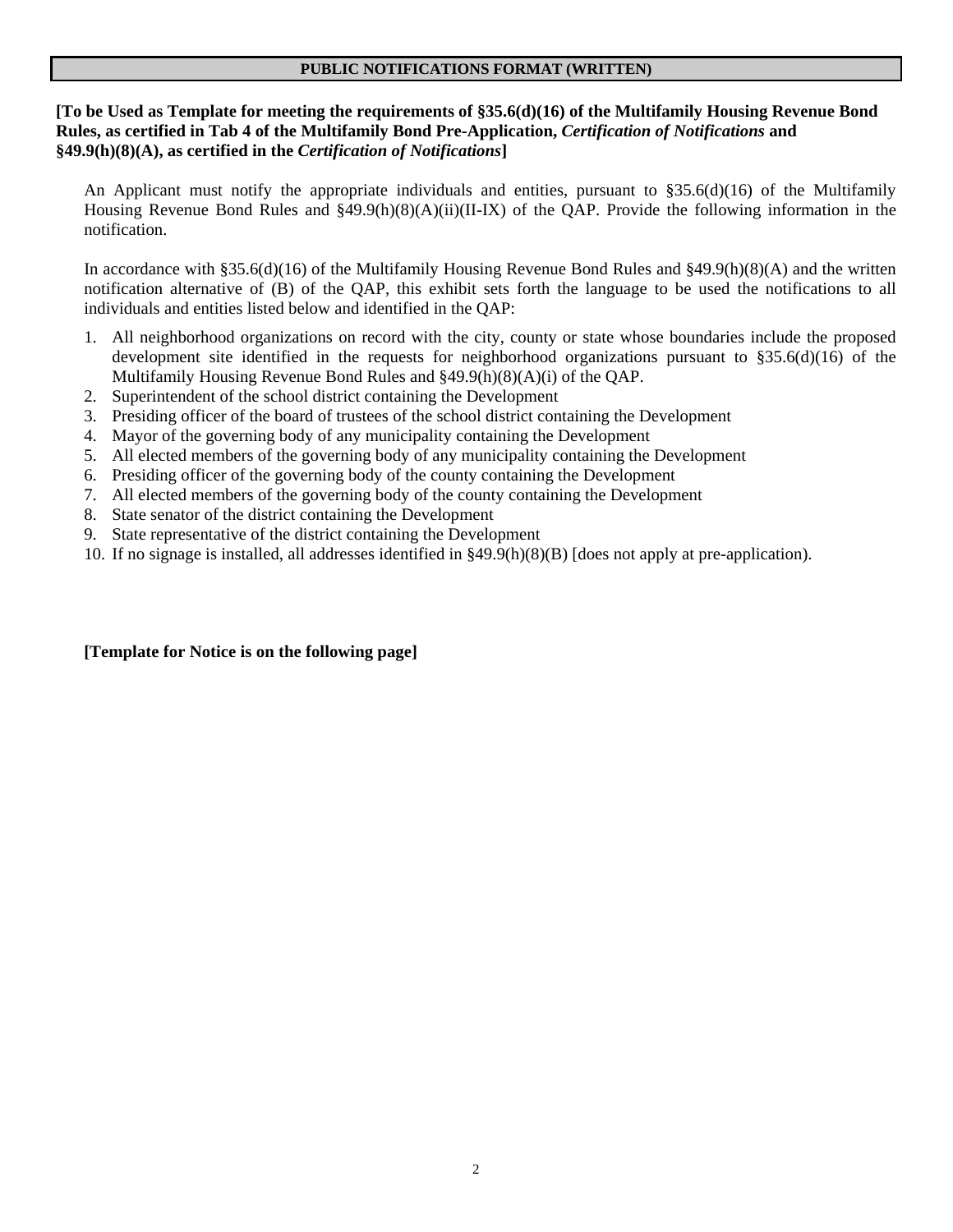#### **NOTICE TO PUBLIC**

**(Applicant Name)** is making an application for **[TDHCA Multifamily Rental Program]** with the Texas Department of Housing and Community Affairs for the **(development name, address, city, and county)**. This **(New Construction/Rehabilitation/Reconstruction development)** is an **(apartment, single family, townhome, highrise, duplex, scattered site, etc.)** community comprised of approximately **(#)** units of which (**% of total**) will be for tenants with approximate incomes less than **(80%, 60%, 50%, 40% or 30%, which ever is applicable, must each separately be listed)** of the area's median income. For a family of (**1, 2, 3, and 4**) those approximate income levels are…(**provide the income level for each AMGI range for each size of family**). The total restricted income percentage of the Development is (**% of total**). The Development will serve **(family, intergenerational, elderly)** households. The number of units and proposed rents (less utility allowances) for the subject property's tax credit units are:

 $(\# \text{ of}) - 1$  Bedroom Units for  $\$\_$ 

 $(\# \text{ of})$  - 2 Bedroom Units for  $\$\$ 

**(# of)** - 3 Bedroom Units for \$\_\_\_\_\_\_\_\_

 $(\# \text{ of})$  - 4 Bedroom Units for  $\$$ 

*(If the development contains market rate units, the following text should also be included.)* 

The development will also offer market rate units not restricted as to income. The number of units and proposed rents for the subject property's market rate (non-tax credit program) units are:

**(# of)** - 1 Bedroom Units for \$\_\_\_\_\_\_\_\_

 $(\# \text{ of})$  - 2 Bedroom Units for \$

**(# of)** - 3 Bedroom Units for \$\_\_\_\_\_\_\_\_

**(# of)** - 4 Bedroom Units for \$\_\_\_\_\_\_\_\_

There will be a public hearing to receive public comment on the proposed development. Information regarding the date, time, and location of that hearing will be disseminated at least 30 days prior to the hearing date.

If awarded, this development would be ready for occupancy by approximately **(expected completion date).** For more information on this notice, please contact **(Applicant Name, individual contact name, address and phone number of Applicant contact**). For information on the Housing Programs, see [www.tdhca.state.tx.us.](http://www.tdhca.state.tx.us/)

**NOTE: If the public hearing information is not available at the time the written notifications, as an alternative to signage, are mailed then the Applicant must notify as required in accordance with §49.9(h)(8)(B) of the QAP and §35.6(h)(1) of the Multifamily Housing Revenue Bond Rules and the Applicant must re-notify to indicate the public hearing information once it has been confirmed.**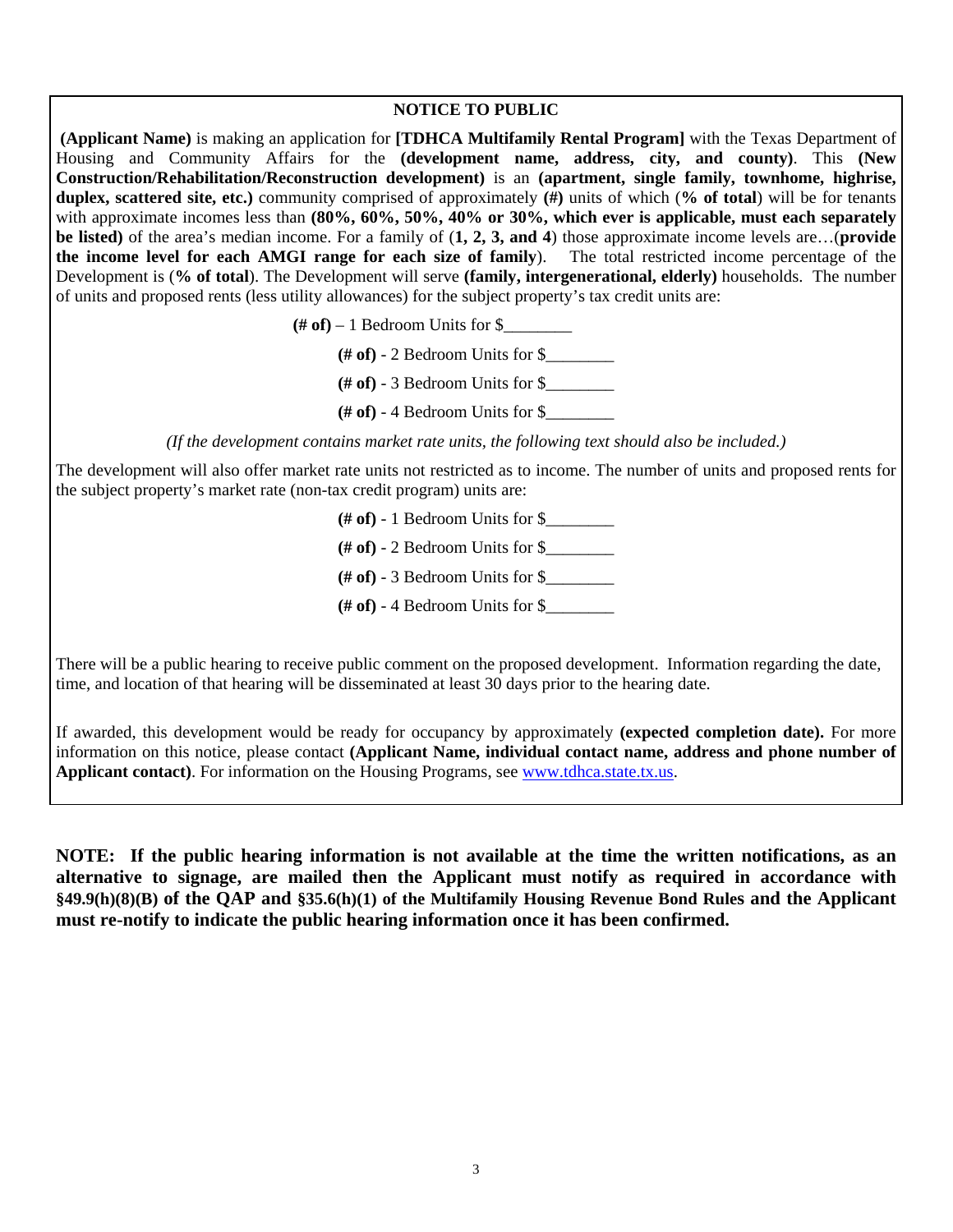# **PUBLIC NOTIFICATIONS FORMAT (SIGNAGE)**

# **[To be Used as Template for Sign Posted on Site]**

In accordance with §49.9(h)(8)(B) of the QAP and §35.6(h)(1) of the Multifamily Housing Revenue Bond Rule, this exhibit sets forth the size and content requirements for the sign posted on the development site satisfying this requirement.

**The sign must:** 

- **be at least 4 feet by 8 feet in size;**
- **located within twenty feet of (or as close as the site boundaries permit), and facing, the main road adjacent to the site**;
- **For tax exempt bond applications, regardless of the Issuer or Priority, the sign must be installed on the site within thirty (30) days of the Volume 1 and II submission AND the date, time and location of the bond public hearing must be included on the sign no later than thirty (30) days prior to the scheduled public hearing;**
- **For 9% applications, the sign must be installed on the site on or before March 1 AND the date, time and location of the hearing must be included on the sign no later than thirty (30) days prior to the public hearing. These consolidated hearings are scheduled by the Department and notice will be sent via the Department's List Serve.**

The sign shall be continuously maintained on the site until the day that the Board takes final action on the Application for the development. The information and lettering on the sign must meet the requirements below. The requirements below are MINIMUM requirements; the Applicant/Developer may choose to provide more information, use different fonts and colors, etc.

# **NOTICE TO PUBLIC**

(5 inch lettering above)

# **PROPOSED MULTIFAMILY RESIDENTIAL RENTAL COMMUNITY**

(4 inch lettering above)

(2 inch lettering below)

[Applicant Name (LP)] has made application to the Texas Department of Housing and Community Affairs for Housing Tax Credits for the development of a proposed multifamily residential rental community [Development Name] to be located at [Street Address], [City], [County], [State] [Zip]. This development community will be comprised of [Total # of] units on [# acres].

There will be a public hearing to receive public comment on the proposed development.

Date:\_\_\_\_\_\_\_\_\_\_\_\_\_\_\_\_\_\_\_\_\_\_\_\_\_\_\_\_\_ Time:\_\_\_\_\_\_\_\_\_\_\_\_\_\_\_\_\_\_\_\_\_\_\_\_\_ Location:

For information on the proposed application including how to qualify or leasing information, please contact [Applicant Contact Name (can be Owner, Developer, Consultant, etc.)] with [Developer Name] located at [Address], [City], [State] [Zip] and telephone number is [Telephone Number].

To submit comment on this application or to inquire about the Housing Programs in general, contact the Texas Department of Housing and Community Affairs, 221 East 11th Street, Austin, Texas 78701 or by telephone at (512) 475- 3340 or view our website at [www.tdhca.state.tx.us](http://www.tdhca.state.tx.us/).

## **SAMPLE RESOLUTION FOR USE BY A LOCAL Governing Body FOR SATISFYING §49.5(a)(7), "Greater than 2x Per Capita"**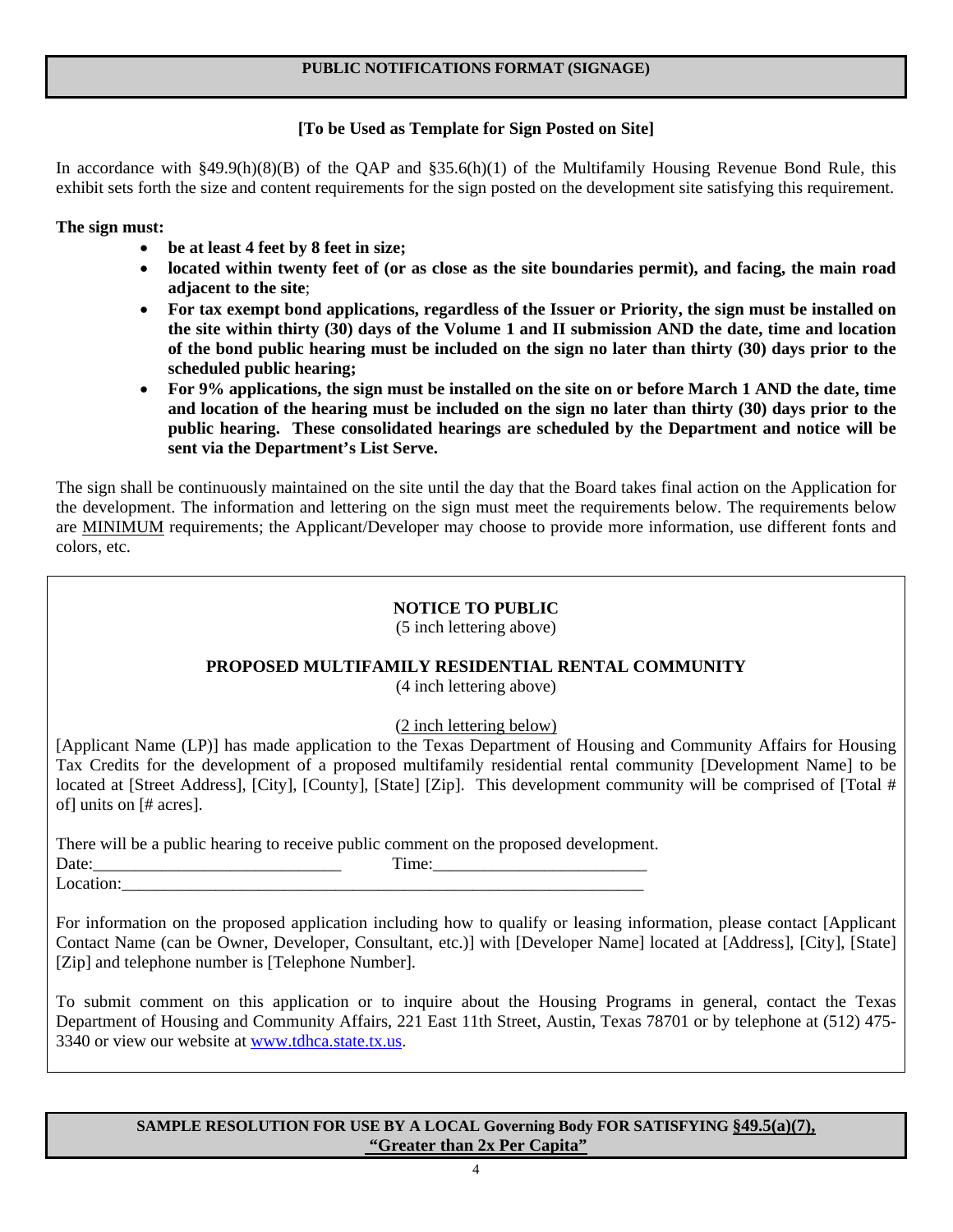### **ONLY FOR APPLICANTS APPLYING FOR HTCs AND/OR PRIVATE ACTIVITY BONDS**

Whereas, [applicant] has proposed a development for affordable rental housing at [address of proposed site] named [name of development] in the [city/county of x];

Whereas, [applicant] intends to submit an application to the Texas Department of Housing and Community Affairs (TDHCA) for 2009 Housing Tax Credits or Tax-Exempt Bonds for [name of development];

Whereas, pursuant to  $\S49.5(a)(7)$ , Texas Administrative Code, we acknowledge that the [city/county of x] has more than twice the state average of units per capita supported by Housing Tax Credits or Private Activity Bonds; and

Be it therefore resolved that:

The [city/county of x] hereby supports the proposed [name of development], and have voted specifically to approve the construction of the Development and to authorize an allocation of Housing Tax Credits for the Development.

Resolved this date….[city/county to use its format for resolutions].

**NOTE: This sample resolution does not cover any other selection, eligibility or threshold criteria items that may require a local resolution for an application. Presence of a resolution based on this template does not in and of itself qualify the application for points, but is merely a template that can be used by applicants to help them work towards satisfying the requirement relating to a resolution from the local Governing Body for §49.5(a)(7), "Greater than 2x Per Capita".** 

#### **SAMPLE RESOLUTION FOR USE BY A LOCAL GOVERNING BODY FOR SATISFYING §49.5(A)(8), "One Mile, Three Year Rule"**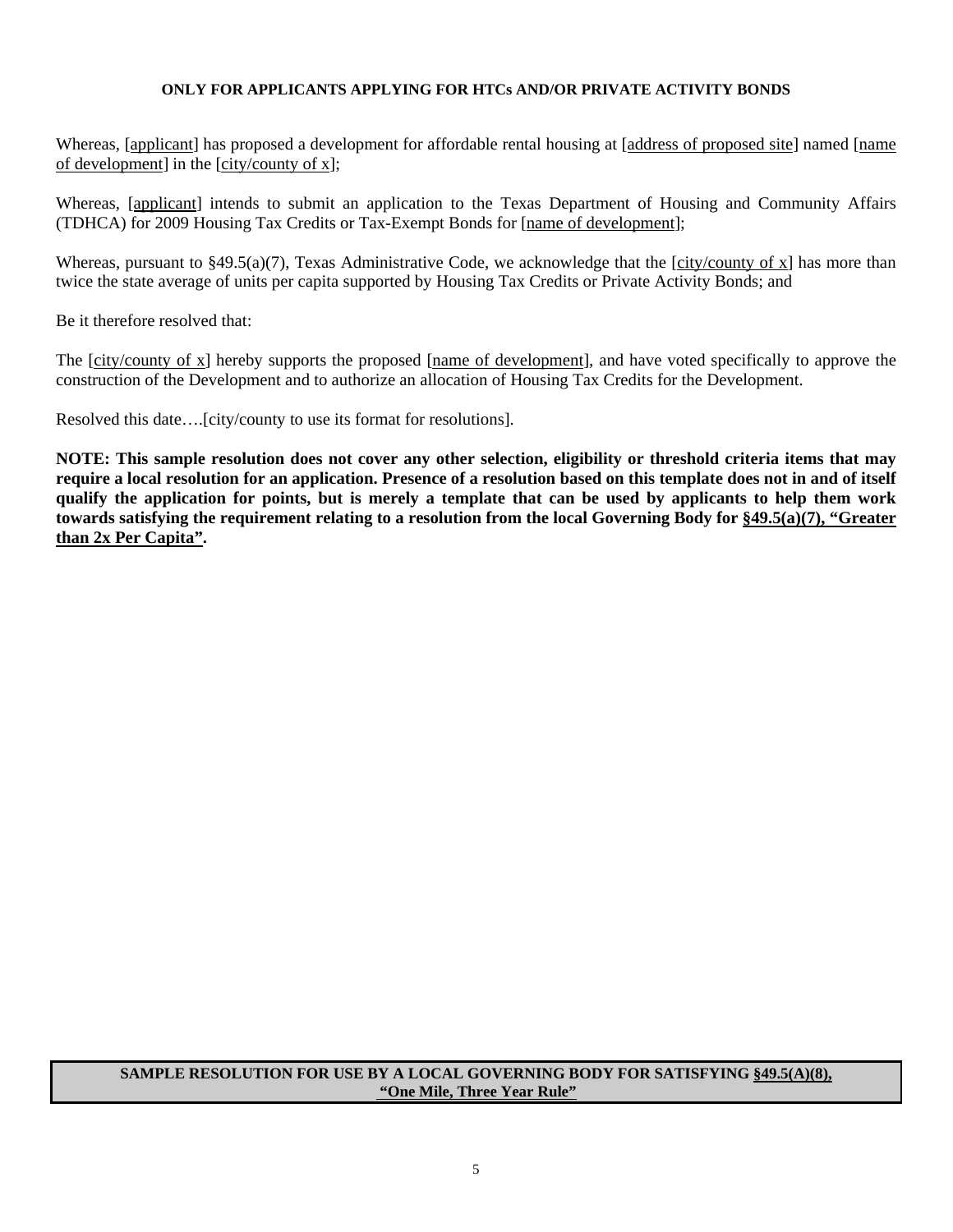#### **ONLY FOR APPLICANTS APPLYING FOR HTCs**

Whereas, [applicant] has proposed a development for affordable rental housing at [address of proposed site] named [name of development] in the [city/county of x];

Whereas, [applicant] intends to submit an application to the Texas Department of Housing and Community Affairs (TDHCA) for 2009 Housing Tax Credits or Tax-Exempt Bonds for [name of development];

Whereas, pursuant to §49.5(a)(8), Texas Administrative Code, we acknowledge that the proposed New Construction or Adaptive Reuse Development is located one linear mile or less from a Development that serves the same type of household as the new Development and has received an allocation of Housing Tax Credits (including Tax Exempt Bond Developments) for New Construction since December 8, 2005.

Be it therefore resolved that:

The [city/county of x] hereby supports the proposed [name of development], and have voted specifically to approve the construction of the new Development and to authorize an allocation of Housing Tax Credits for the Development.

The [city/county of x] believes there is a need for additional affordable housing units in \_\_\_\_\_\_\_.

Resolved this date….[city/county to use its format for resolutions].

**NOTE: This sample resolution does not cover any other selection, eligibility or threshold criteria items that may require a local resolution for an application. Presence of a resolution based on this template does not in and of itself qualify the application for points, but is merely a template that can be used by applicants to help them work towards satisfying the requirement relating to a resolution from the local Governing Body for §49.5(a)(8), "One Mile, Three Year Rule".**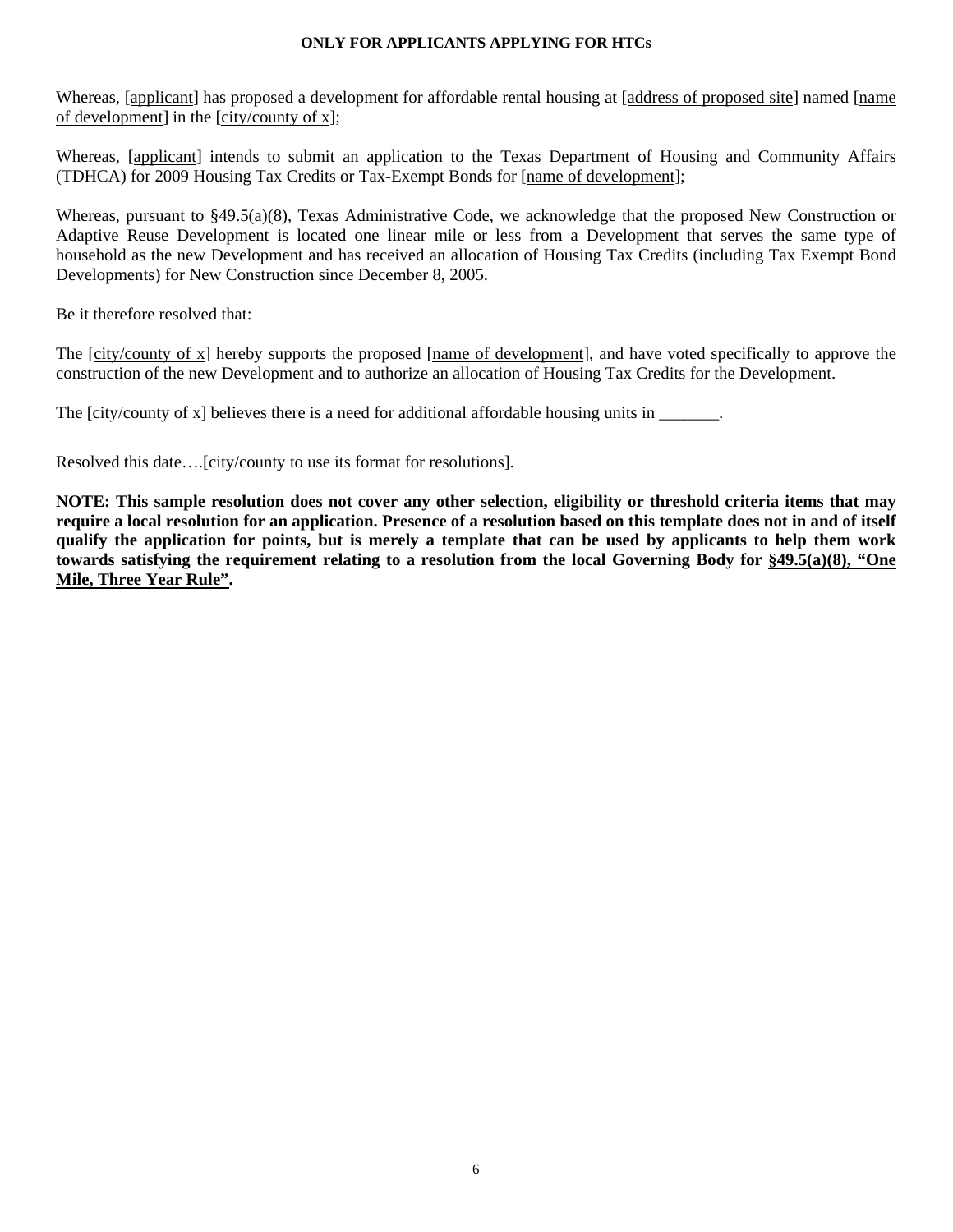#### **SAMPLE RESOLUTION FOR USE BY A LOCAL GOVERNING BODY FOR SATISFYING §49.6(e), "Limitation on the Size of Developments"**

## **ONLY FOR APPLICANTS APPLYING FOR HTCs, AND/OR PRIVATE ACTIVITY BONDS, AND/OR HOME**

Whereas, [applicant] has proposed a development for affordable rental housing at [address of proposed site] named [name of development] in the [city/county of x];

Whereas, [applicant] intends to submit an application to the Texas Department of Housing and Community Affairs (TDHCA) for 2009 Housing Tax Credits, Tax-Exempt Bonds, or TDHCA HOME funds for [name of development];

Whereas, pursuant to §49.6(e), Texas Administrative Code, we acknowledge that the proposed New Construction or Adaptive Reuse Development exceeds the limitation on the size of Developments.

Be it therefore resolved that:

The [city/county of x] hereby supports the proposed [name of development], and have voted specifically to approve the construction of the Development and to authorize an allocation of Housing Tax Credits for the Development.

The [city/county of x] believes there is a need for additional affordable housing units in [city/county of x] and we have reviewed a market study that supports the need for additional Units.

Resolved this date….[city/county to use its format for resolutions].

**NOTE: This sample resolution does not cover any other selection, eligibility or threshold criteria items that may require a local resolution for an application. Presence of a resolution based on this template does not in and of itself qualify the application for points, but is merely a template that can be used by applicants to help them work towards satisfying the requirement relating to a resolution from the local Governing Body for §49.6(e), "Limitation on the Size of Developments".**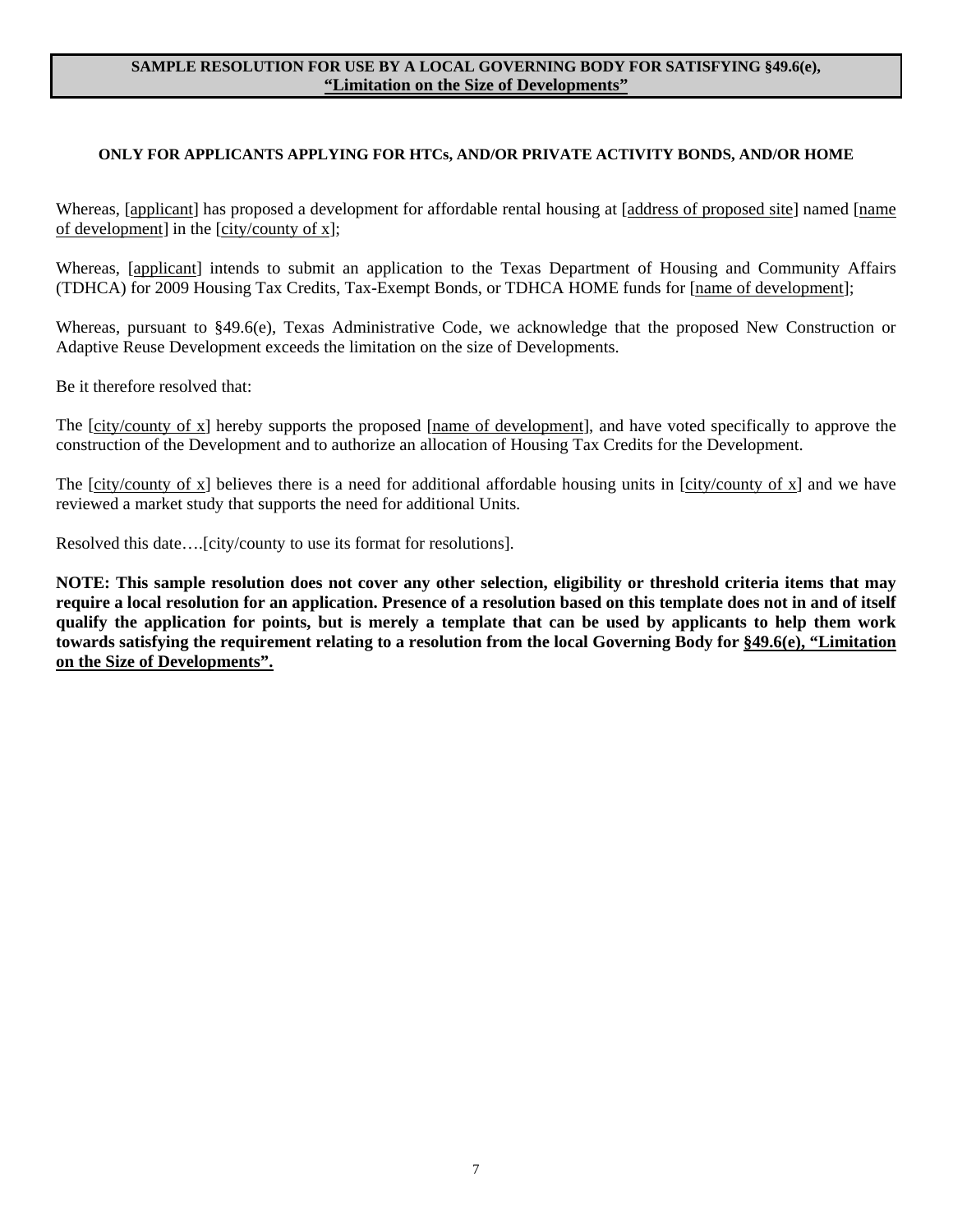### **SAMPLE RESOLUTION FOR USE BY A LOCAL GOVERNING BODY FOR SATISFYING §49.6(g), "Greater than 30% Housing Tax Credit Units per Total Households in Census Tract"**

#### **ONLY FOR APPLICANTS APPLYING FOR HTC AND/OR PRIVATE ACTIVITY BONDS**

Whereas, [applicant] has proposed a development for affordable rental housing at [address of proposed site] named [name of development] in the [city/county of x];

Whereas, [applicant] intends to submit an application to the Texas Department of Housing and Community Affairs (TDHCA) for 2009 Housing Tax Credits or Tax-Exempt Bonds for [name of development];

Whereas, pursuant to §49.6(g), Texas Administrative Code, we acknowledge that the proposed New Construction or Adaptive Reuse Development is located in a census tract that has more than 30% Housing Tax Credit Units per total households in the census tract.

Be it therefore resolved that:

The [city/county of x] hereby supports the proposed [name of development], and have voted specifically to approve the construction of the Development and to authorize an allocation of Housing Tax Credits for the Development.

The [city/county of x] believes there is a need for additional affordable housing units in \_\_\_\_\_\_\_.

Resolved this date….[city/county to use its format for resolutions].

**NOTE: This sample resolution does not cover any other selection, eligibility or threshold criteria items that may require a local resolution for an application. Presence of a resolution based on this template does not in and of itself qualify the application for points, but is merely a template that can be used by applicants to help them work towards satisfying the requirement relating to a resolution from the local Governing Body for §49.6(g), "Greater than 30% Housing Tax Credit Units per Total Households in the Census Tract".**

**NOTE: The template for the financials is available in Excel format and can be found in the Excel Spreadsheets on the Multifamily Application's page of the Department's website.**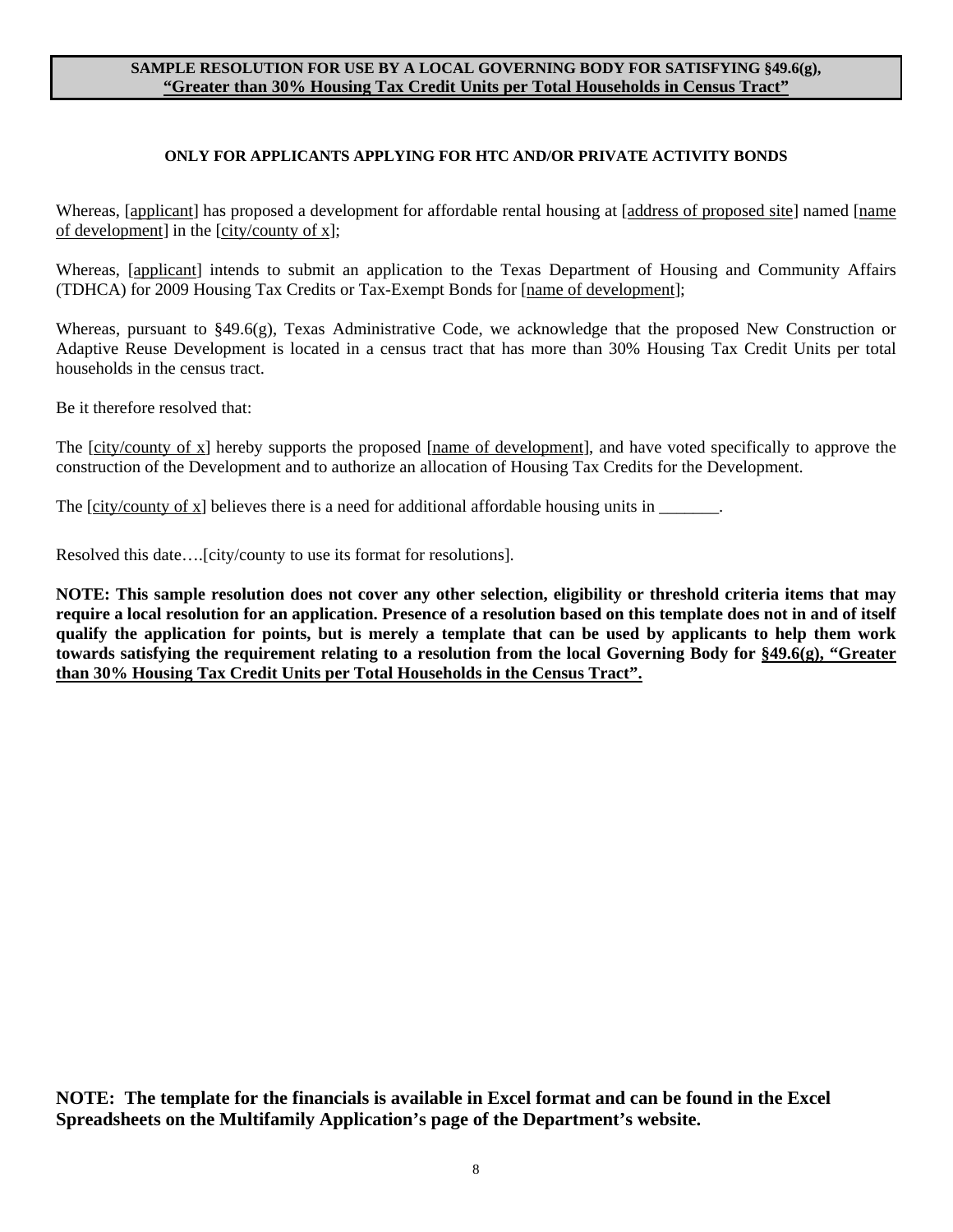# **FINANCIALS: PARTICIPANTS IN THE APPLICATION INFORMATION**

*Persons who meet any of the following criteria must complete Section 1 and 2 of Exhibit 1,Part H:*

- *1. each Person, other than a natural person, with a 10% ownership interest in the Applicant or general partner or managing member of the Applicant;*
- *2. each subsidiary of a Person with a 10% ownership interest in the Applicant or general partner or managing member of the Applicant;*
- *3. each natural person with 10% or more ownership of a Person with an ownership interest in the Applicant or general partner or managing member of the Applicant;*
- *4. each Person, other than a natural person, receiving a development fee in lieu of ownership;*
- *5. each natural person with 10% or more ownership of a Person receiving a development fee in lieu of ownership; and*
- *6. any Person who guarantees the financing of the transaction for a fee.*

*Public or private corporations or governmental entities are encouraged to provide audited financial statements and are not required to use the Department's financial statement form.*

SECTION 1. AUTHORIZATION TO RELEASE CREDIT INFORMATION /CERTIFICATION OF ATTACHED FINANCIALS

# **!** *AS DESCRIBED IN THE APPLICATION SUBMISSION INSTRUCTIONS, DO NOT BIND PART H SECTION 1. "AUTHORIZATION TO RELEASE CREDIT INFORMATION" WITH THE APPLICATION.*

I have applied for a loan, tax credits, bond issuance, and/or grant funds, either as Borrower or Principal of the Borrower, Developer or Principal of the Developer, through the Texas Department of Housing and Community Affairs (TDHCA), who will be investigating my financial position. As a result of credit inquiries, I am aware that it may become necessary to complete a criminal background check. I am further aware that this investigation may include my employment status, information regarding bank deposits, information from other credit institutions and law enforcement agencies, and verification of rental property income, as is necessary to determine my eligibility for this credit assistance.

I hereby authorize the release of any and all information requested by TDHCA, and specifically authorize TDHCA to obtain information on my credit history. Furthermore, I hereby authorize the use of a photocopy of this authorization to be used for all legal purposes for which the original may be used, and request that it be honored as if it were the original. I understand that further authorizations for release of specific information may be required. I authorize the State to verify any of the information contained in the application or this financial statement from any source named therein or any source that would have a reasonable expectation to be able to verify any of the information provided or my ability to fulfill potential obligations under a future agreement with the State. I also agree to provide the State audited financial statements if it is deemed necessary to reconcile the statements made herein as a part of its underwriting process.

I hereby certify that the figures and the statements contained herein, submitted by me for the purpose of obtaining financing through the Texas Department of Housing and Community Affairs, are true and give a correct showing of my financial condition as of this date.

I have listed below all Applications that have been submitted to TDHCA under this funding round and for which a financial statement is required. The original, signed version of this document is included in the first listed application.

Authorization submitted on behalf of: (enter Person or entity name)

| Legal Applicant Name | Program <sup>1</sup> | Development City |                     |
|----------------------|----------------------|------------------|---------------------|
|                      |                      |                  | Signature           |
|                      |                      |                  |                     |
|                      |                      |                  | <b>Printed Name</b> |
|                      |                      |                  | lts:                |
|                      |                      |                  | Date:               |
|                      |                      |                  | Address:            |

<span id="page-8-0"></span> $\overline{a}$ *<sup>1</sup> Program Key: HOME Program = HM, Housing Trust Fund = HTF, Housing Tax Credit = TC, Office of Colonia Initiatives = OC, Tax-exempt Private Activity Mortgage Revenue Bond = MRB, 501 (c)(3) Tax-exempt Mortgage Revenue Bond = 501(c)(3)*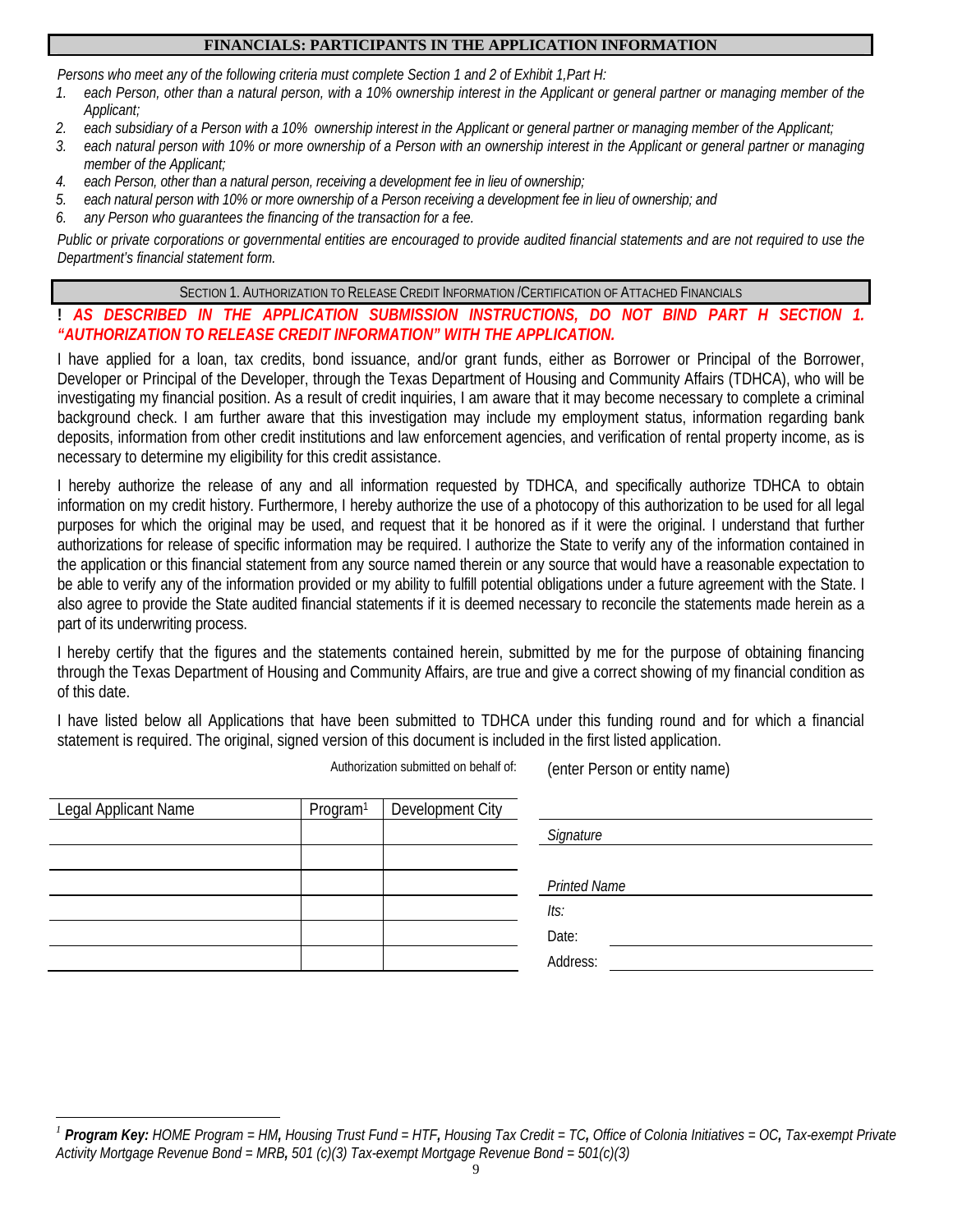Name: Person represented in Financial Statement

*Signature of person or authorized representative* 

As of: **Date of Financial Statement** Type name of person or authorized representative

# **SECTION 2. FINANCIAL STATEMENT**

| If additional space is needed, lines may be combined to include multiple items; however, a separate attachment with an explanation of each item<br>included is required. |    |                          |    |                             |                               |    |                |                           |        |
|--------------------------------------------------------------------------------------------------------------------------------------------------------------------------|----|--------------------------|----|-----------------------------|-------------------------------|----|----------------|---------------------------|--------|
| <b>ASSETS</b>                                                                                                                                                            |    |                          |    |                             |                               |    |                |                           |        |
| <b>CURRENT ASSETS</b>                                                                                                                                                    |    |                          |    | <b>LONG TERM ASSETS</b>     |                               |    |                |                           |        |
| Cash on Hand and in Banks                                                                                                                                                |    |                          |    |                             | Long Term Notes Receivable    |    |                |                           |        |
|                                                                                                                                                                          | \$ |                          |    |                             |                               | \$ |                |                           |        |
|                                                                                                                                                                          | \$ |                          |    |                             |                               | \$ |                |                           |        |
|                                                                                                                                                                          | \$ |                          |    |                             |                               | \$ |                |                           |        |
|                                                                                                                                                                          | \$ |                          |    |                             |                               | \$ |                |                           |        |
|                                                                                                                                                                          | \$ | $\blacksquare$           |    |                             |                               | \$ | $\blacksquare$ |                           |        |
|                                                                                                                                                                          | \$ |                          |    |                             |                               | \$ |                |                           |        |
| Total Cash on Hand                                                                                                                                                       |    |                          | \$ | $\mathcal{L}_{\mathcal{A}}$ | Less Doubtful Notes           | \$ |                |                           |        |
| <b>Savings Accounts</b>                                                                                                                                                  |    |                          |    |                             | Total L/T Notes Receivable    |    |                | $\boldsymbol{\mathsf{S}}$ |        |
|                                                                                                                                                                          | \$ | ÷,                       |    |                             | Life Insurance (Cash Value)   |    |                |                           |        |
|                                                                                                                                                                          | \$ | $\blacksquare$           |    |                             |                               |    |                | \$                        |        |
|                                                                                                                                                                          | \$ |                          |    |                             | Real Property (At Net)        |    |                |                           |        |
| <b>Total Savings</b>                                                                                                                                                     |    |                          | \$ |                             |                               | \$ |                |                           |        |
| IRA or Other Retirement Accounts                                                                                                                                         |    |                          |    |                             |                               | \$ |                |                           |        |
|                                                                                                                                                                          | \$ | Ξ                        |    |                             |                               | \$ | $\blacksquare$ |                           |        |
|                                                                                                                                                                          | \$ | $\blacksquare$           |    |                             |                               | \$ | ÷,             |                           |        |
|                                                                                                                                                                          | \$ |                          |    |                             |                               | \$ |                |                           |        |
| <b>Total Retirement</b>                                                                                                                                                  |    |                          | \$ | $\blacksquare$              |                               | \$ |                |                           |        |
| <b>Accounts &amp; Notes Receivable</b>                                                                                                                                   |    |                          |    |                             |                               | \$ |                |                           |        |
|                                                                                                                                                                          | \$ |                          |    |                             |                               | \$ | $\blacksquare$ |                           |        |
|                                                                                                                                                                          | \$ |                          |    |                             |                               | \$ |                |                           |        |
|                                                                                                                                                                          | \$ |                          |    |                             | <b>Total Real Property</b>    |    |                | \$                        |        |
|                                                                                                                                                                          | \$ | ÷,                       |    |                             | Personal Property (At Net)    |    |                |                           |        |
|                                                                                                                                                                          | \$ |                          |    |                             |                               | \$ | $\blacksquare$ |                           |        |
|                                                                                                                                                                          | \$ | $\blacksquare$           |    |                             |                               | \$ | $\blacksquare$ |                           |        |
| <b>Less Doubtful Accounts</b>                                                                                                                                            | \$ |                          |    |                             |                               | \$ |                |                           |        |
| <b>Total Receivables</b>                                                                                                                                                 |    |                          | \$ | $\overline{\phantom{a}}$    |                               | \$ |                |                           |        |
| <b>Stocks and Bonds (Market Value)</b>                                                                                                                                   |    |                          |    |                             |                               | \$ |                |                           |        |
|                                                                                                                                                                          | \$ | ÷                        |    |                             | <b>Total Real Property</b>    |    |                | \$                        |        |
|                                                                                                                                                                          | \$ | Ξ                        |    |                             | Automobile (Present Value)    |    |                |                           |        |
|                                                                                                                                                                          | \$ |                          |    |                             |                               | \$ |                |                           |        |
|                                                                                                                                                                          | \$ |                          |    |                             |                               | \$ |                |                           |        |
| <b>Total Stocks and Bonds</b>                                                                                                                                            |    |                          | \$ | $\omega$                    | <b>Total Automobiles</b>      |    |                | \$                        |        |
| <b>Other Current Assets</b>                                                                                                                                              |    |                          |    |                             | <b>Other Long Term Assets</b> |    |                |                           |        |
|                                                                                                                                                                          | \$ | $\blacksquare$           |    |                             |                               | \$ | $\blacksquare$ |                           |        |
|                                                                                                                                                                          | \$ |                          |    |                             |                               | \$ |                |                           |        |
|                                                                                                                                                                          | \$ |                          |    |                             |                               | \$ |                |                           |        |
|                                                                                                                                                                          | \$ |                          |    |                             |                               | \$ |                |                           |        |
|                                                                                                                                                                          | \$ |                          |    |                             |                               | \$ |                |                           |        |
|                                                                                                                                                                          | \$ | $\overline{\phantom{a}}$ |    |                             |                               | \$ | $\blacksquare$ |                           |        |
| <b>Total Other Current Assets</b>                                                                                                                                        |    |                          | \$ |                             | Total Other Long Term Assets  |    |                | \$                        |        |
| <b>TOTAL CURRENT ASSETS</b>                                                                                                                                              |    |                          | \$ | $\Box$                      | <b>TOTAL LONG TERM ASSETS</b> |    |                | \$                        | $\sim$ |
|                                                                                                                                                                          |    |                          |    |                             | <b>TOTAL ASSETS</b>           |    |                | \$                        | $\sim$ |